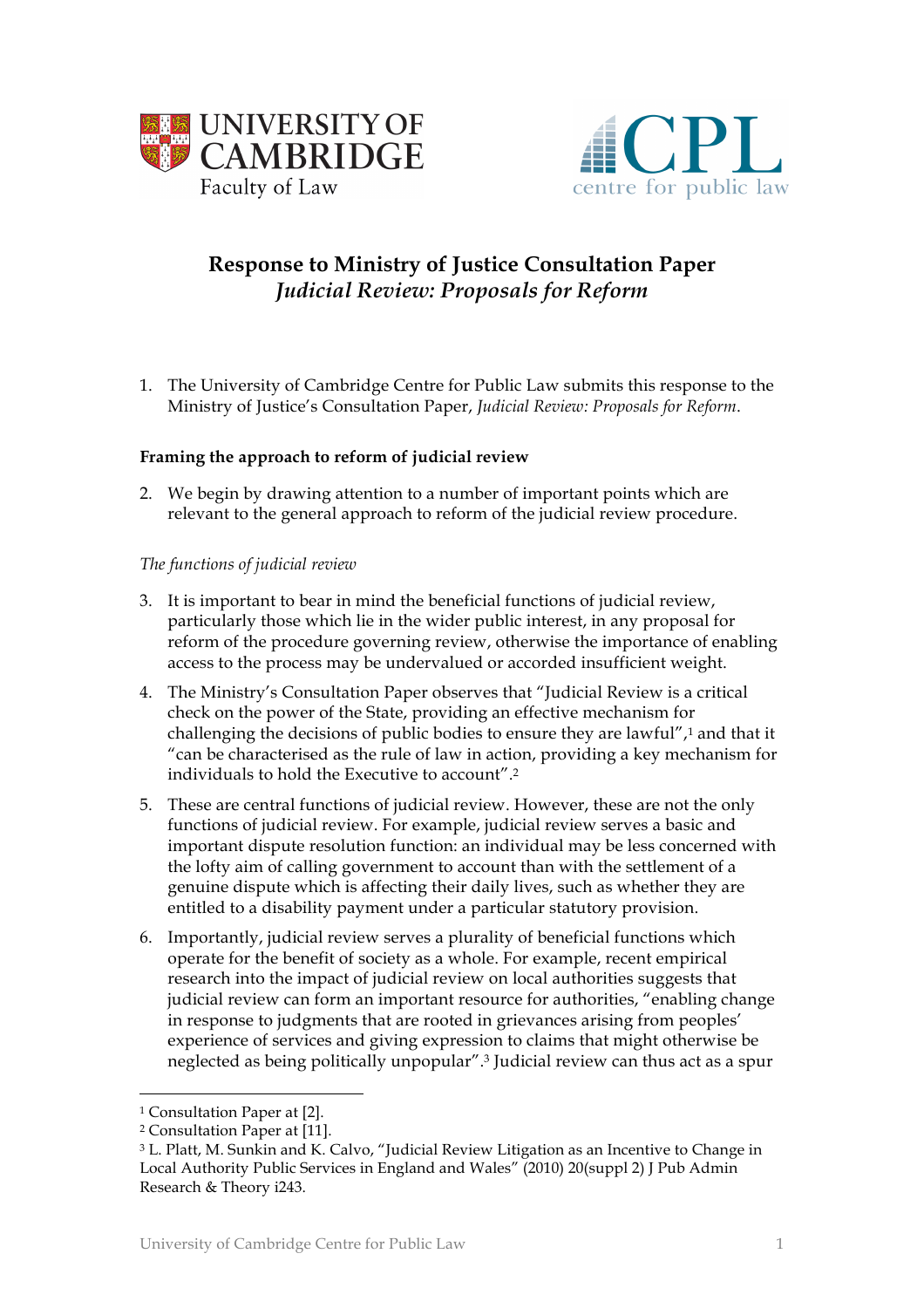for continuous improvement of public services in line with axiomatic principles of good administration, to the benefit of all who are affected by administrative action. A good example of this function in action is the developing duty of consultation,4 which may arise in certain circumstances and require the government to consult those who may be affected by a change in policy or established administrative practice. This provides stake-holders with a voice in the process, which is beneficial for those stakeholders, giving them a say in changes which may have important effects on their daily lives. Significantly, it also serves a number of broader functions which lie in the public interest and enhance the legitimacy of government action, including promotion of open, transparent, deliberative, responsive, inclusive, and informed, evidence-based decision-making.

- 7. Once the plurality of functions performed by judicial review is made explicit, it becomes clear that *no* successful judicial review challenge entails a "pyrrhic victory".5 To use the example from the Consultation Paper, where a "matter is referred back to the decision-making body for further consideration in light of the Court's judgment",<sup>6</sup> an administrative discretion or power will be exercised lawfully (for example after full consultation with interested parties) whereas it would otherwise have been exercised unlawfully. In a society committed to the rule of law, this cannot be considered an empty victory, given it vindicates society and government's commitment to this fundamental precept.
- 8. There may be further beneficial aspects of such a challenge:
	- a. The court's judgment may enunciate an important general legal principle and/or clarify how an existing general principle applies within a particular administrative or factual context such that the decision-making body has concrete guidance as to how to exercise its powers lawfully in future.
	- b. The successful application may facilitate a stronger commitment to legal compliance within the decision-making body, as well as prompting a reconsideration of administrative decision-making processes, resulting in the adoption of processes which more closely conform with principles of good administration and result in improved service delivery.
	- c. Where public power is exercised in accordance with law it enhances the legitimacy of government action, and public trust and confidence in government and the administration of justice.
- 9. It is worth recording that even unsuccessful review applications can serve important functions. A good example is the recent Supreme Court decision in *R (KM) v Cambridgeshire City Council*.7 While the claimant failed in his challenge to the Council's decision, the case provided the Supreme Court with the opportunity to set out detailed guidance for local authorities, building on earlier case law, in respect of the requirements of section 2(1) of the Chronically Sick and Disabled Persons Act 1970, which is a provision of singular importance in the field of community care. The Court also provided guidance for lower courts as to the intensity of rationality review that ought to be deployed in the community care context, while providing further guidance to local authorities as to the

 <sup>4</sup> C. Sheldon, "Consultation: Revisiting the Basic Principles" [2012] JR 152.

<sup>5</sup> Consultation Paper at [32].

<sup>6</sup> Ibid.

<sup>7</sup> [2012] UKSC 23.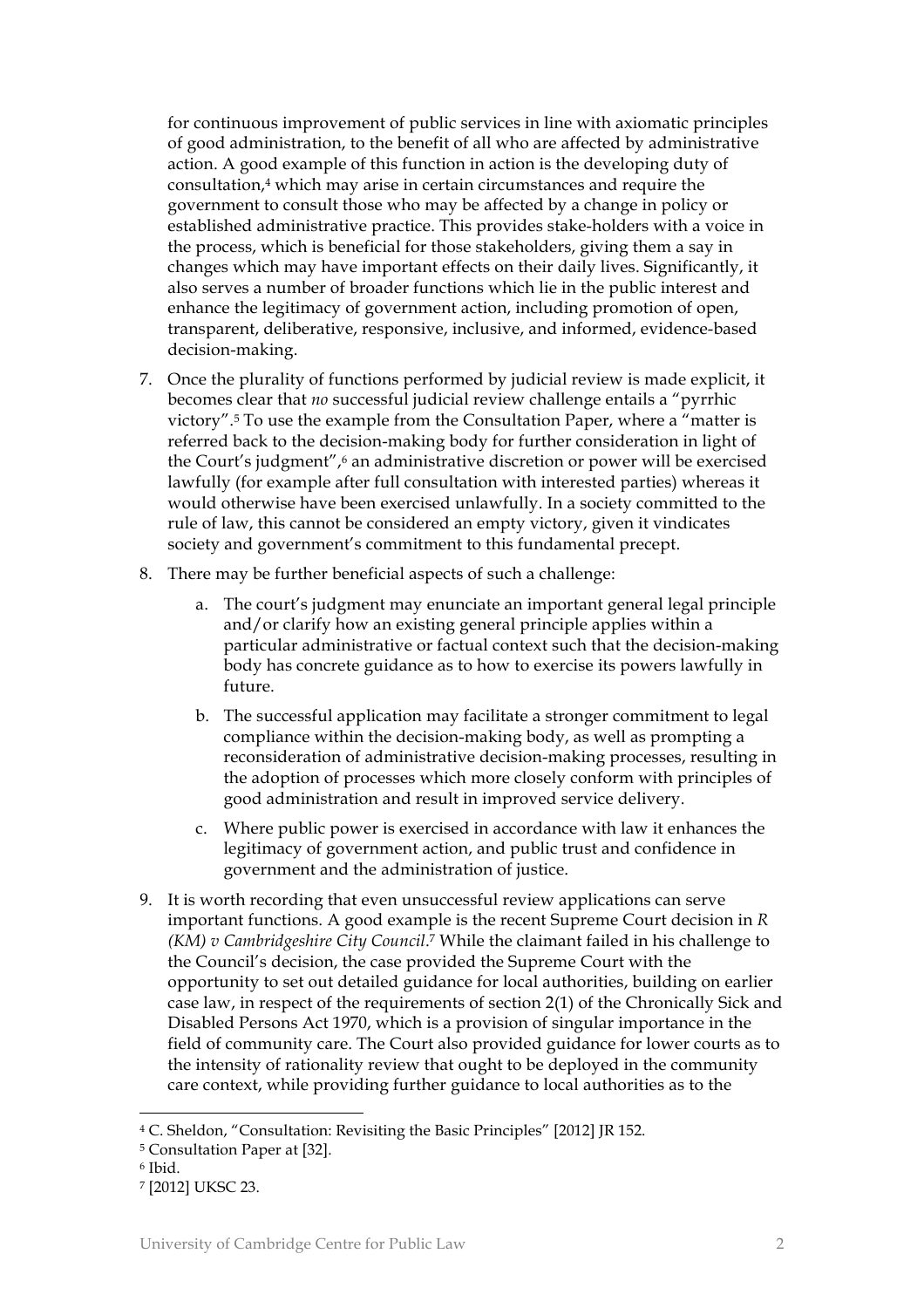applicability and requirements of the reason-giving duty in this context. The decision would also have assured the claimant and his family of the lawfulness of the Council's computation of the disability benefit, while the proceedings provided the claimant and his family with an opportunity to air their concerns in an independent forum. Given that certain of the proposals for reform set out in the Consultation Paper relate to imposing greater restrictions on the ability of claimants to challenge initial refusals of permission, it is worth noting that in *KM* permission to apply for judicial review was declined by the Judge at first instance, only for permission to be granted on appeal.8

## *Existing restrictions*

In considering any proposal for reform of the judicial review procedure, it is important to bear in mind that the existing procedure already deviates from ordinary civil procedure in marked ways, which serve to afford strong protection to interests in efficient and vigorous administrative decision-making.

- 10. These features of review (some of which are mentioned in the Consultation Paper) include:
	- a. The requirement of the Pre-Action Protocol, which encourages settlement of the dispute other than via litigation;
	- b. The very short three-month time limit, which serves to ensure challenges are brought in a timely manner, so as to avoid uncertainty and minimise administrative delay and disruption. The short time limit is coupled with a judicial discretion to refuse permission even where a claim is brought within the three-month limit, on the basis of a lack of promptness. Contrast the considerably longer time-limits for claims in private law (twelve years for real property claims, six years for claims in contract, and three years for claims in tort), which may equally be made against government defendants, and for the action against public authorities under the Human Rights Act 1998 (to which a one-year time limit applies);
	- c. The requirement of permission to proceed to a full hearing. No such requirement exists within ordinary procedure, and as the statistics in the Consultation Paper demonstrate,<sup>9</sup> the permission stage has been a significant mechanism for filtering access to full hearings;
	- d. The general absence of an oral hearing at the permission stage, which marks a considerable deviation from ordinary court procedure, where oral hearings are the norm. The time-period for requesting an oral renewal – seven days – is strict, again guarding against uncertainty and delay;
	- e. Considerable restrictions on discovery, and provision for oral evidence and cross-examination. These features are, again, marked deviations from ordinary procedure, and serve to expedite proceedings considerably, avoiding undue delay, and saving litigation costs and administrators' time.

 <sup>8</sup> Ibid at [3]. See also *R (KM) v Cambridgeshire City Council* [2011] EWCA Civ 682.

<sup>9</sup> Consultation Paper at [31].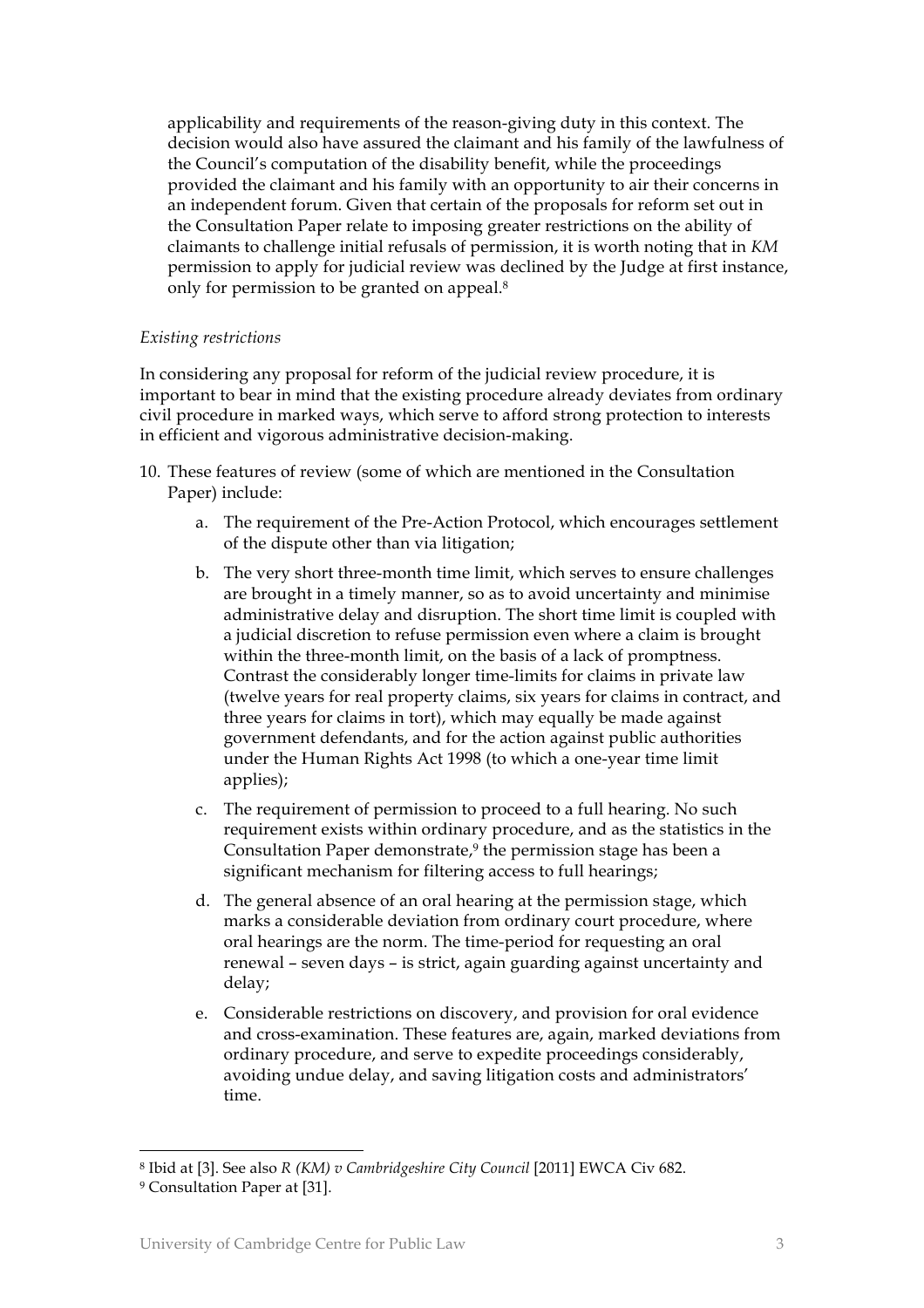- 11. To these procedural features one may also add various doctrinal features which operate to protect interests in efficient and vigorous administrative decisionmaking, such as the judicial discretion to refuse relief to a successful applicant so as to avoid administrative disruption,10 and the principle that judicial review is a remedy of last resort, such that other possible avenues to redress ought to be exhausted before an applicant may have recourse to costly litigation.
- 12. It is important to bear in mind these existing features of review in any consideration of whether the procedure should be reformed in a manner which would mark further departures from ordinary court procedures and concomitant procedural safeguards, and whether further reform is strictly required so as to afford sufficient protection to governmental and other interests. In this respect it is pertinent to observe that other jurisdictions such as the United States, New Zealand and Scotland operate systems of review within the rubric of procedural regimes which do not provide for many of the restrictions which govern the English procedure, such as a permission requirement and short time limits, and more closely resemble ordinary procedure.11

## *Immigration and asylum*

- 13. Under the heading "The case for change"12 the Consultation Paper highlights the growth in judicial review applications, and the time and resources that are consumed by such proceedings. For example the Paper records that in 2000 there were nearly 4,250 applications and by 2011 this had reached over 11,000. As the Paper observes, "The increase has mainly been the result of the growth in the number of challenges made in immigration and asylum matters";13 this is also made clear by Figure 1,14 which demonstrates that non-asylum-and-immigration applications make up the minority of review applications, and that the number of such applications has remained relatively constant from 2005 to 2011.
- 14. Therefore, if there is a "problem area", in terms of steep growth in number of applications and concomitant increases in government resources devoted to defending judicial review challenges, it is asylum and immigration cases. The consultation paper records that a number of steps have been taken to address this issue:

24. The main area of growth of Judicial Review has been immigration and asylum matters. Since October 2011 the courts have had powers to transfer a limited category of these cases, those which challenge a decision not to treat further representations in an asylum or human rights claim as a fresh claim, to be heard in the Upper Tribunal. This, alongside the establishment of the Administrative Court centres in Birmingham, Manchester, Cardiff, and Leeds, has helped to reduce the pressure that have built up in the Administrative Court, particularly in London. However, we believe that these arrangements have also brought wider benefits through the swift and efficient conduct of proceedings by Judges who are specialists in this area of the law.

25. Measures in the Crime and Courts Bill, currently before Parliament, will, if enacted, allow for all immigration, asylum or nationality Judicial Review to be heard

 <sup>10</sup> For a recent example see *R (Hurley and Moore) v Secretary of State for Business Innovation and Skills* [2012] HRLR 13, [99].

<sup>11</sup> D. Oliver, "Public law procedures and remedies - do we need them?" [2002] PL 91, 106-109. <sup>12</sup> Consultation Paper at page 9.

<sup>13</sup> Consultation Paper at [29].

<sup>14</sup> Consultation Paper at page 10.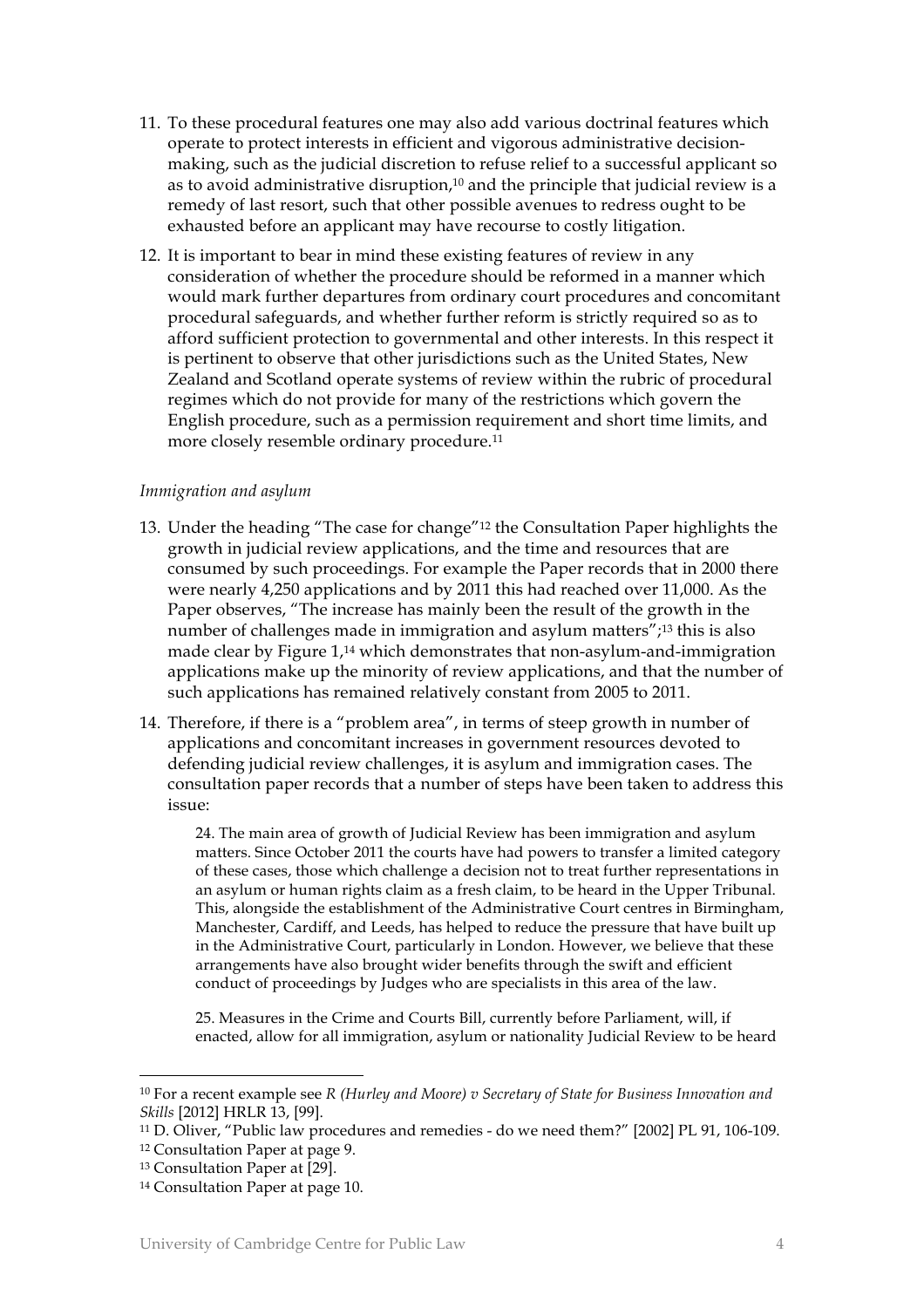in the Upper Tribunal, and will also allow the Lord Chief Justice to deploy Judges more flexibility across the courts and tribunals to respond more quickly to changes in demand.

15. Given immigration and asylum cases have been *the* driver for the growth of review in recent times, and given steps have been and are being taken to move a large portion of such claims out of the ordinary judicial review procedure, it would appear that the case for across-the-board reform of the review procedure premised on the "growth of judicial review" falls away. If this large class of cases is moved outside of the procedure, it would result in a drastic fall in the number of applications for judicial review, and also mean that those classes of case that continue to be streamed via the judicial review procedure would be determined far more expeditiously given the "freeing up" of judicial time brought about by the streaming of immigration and asylum cases via a different procedural route.

## *Evidence-based approach*

- 16. Much of the case for reform in the Consultation Paper is based on perceived concerns with the operation of the current review procedure and also the effects of judicial review on government actors. However, in many cases empirical evidence is not provided in support of such concerns, and it is therefore difficult to discern whether these concerns are real or only apparent.
- 17. It is clearly always important that the claims underpinning any proposal for reform are well-founded. This is especially so in respect of the present proposals given that, although it is not their aim,15 their effect would be to place *prima facie* restrictions on the Article 6(1) right of access to court,<sup>16</sup> and the common law constitutional right to unimpeded access to court.17 For example, the European Court of Human Rights has held that "a limitation [on the right of access to a court] will not be compatible with Article 6(1) if it does not pursue a legitimate aim and if there is not a reasonable relationship of proportionality between the means employed and the aim sought to be achieved".18 It is well-established that an assessment of the proportionality of limits on rights may entail searching judicial scrutiny of the robustness of the evidential foundations upon which purported justifications are based.19
- 18. Two examples will suffice to emphasise the importance of a robust, evidencebased approach to reform:
	- a. The Consultation Paper states: "We believe that the threat of Judicial Review has an unduly negative effect on decision makers. There is some concern that the fear of Judicial Review is leading public authorities to be

 <sup>15</sup> Consultation Paper at [6].

<sup>16</sup> e.g. *Golder v UK* (1979-80) 1 EHRR 524.

<sup>17</sup> e.g. *Raymond v Honey* [1983] AC 1; *R v Secretary of State for the Home Department, ex p Leech* [1994] QB 198; *R v Lord Chancellor, ex p Witham* [1999] QB 575; *R v Secretary of State for the Home Department, ex p Anderson* [1984] QB 778; *R (Daly) v Secretary of State for the Home Department* [2001] 2 AC 532, per Lord Bingham.

<sup>18</sup> *Ashingdane v United Kingdom* (1985) 7 EHRR 528, [57].

<sup>19</sup> Good examples, albeit outside the context of Article 6(1) include: *R (Quila) v Secretary of State for the Home Department* [2012] 1 AC 621; *Smith and Grady v UK* (2000) 29 EHRR 493, [99]- [100]. Judges have similarly closely scrutinised the evidential foundations of purported justifications for interferences with common law constitutional rights: *Leech*, above, 212E-214F; *R v Secretary of State for the Home Department, ex p Simms* [2000] 2 AC 115, 127-129.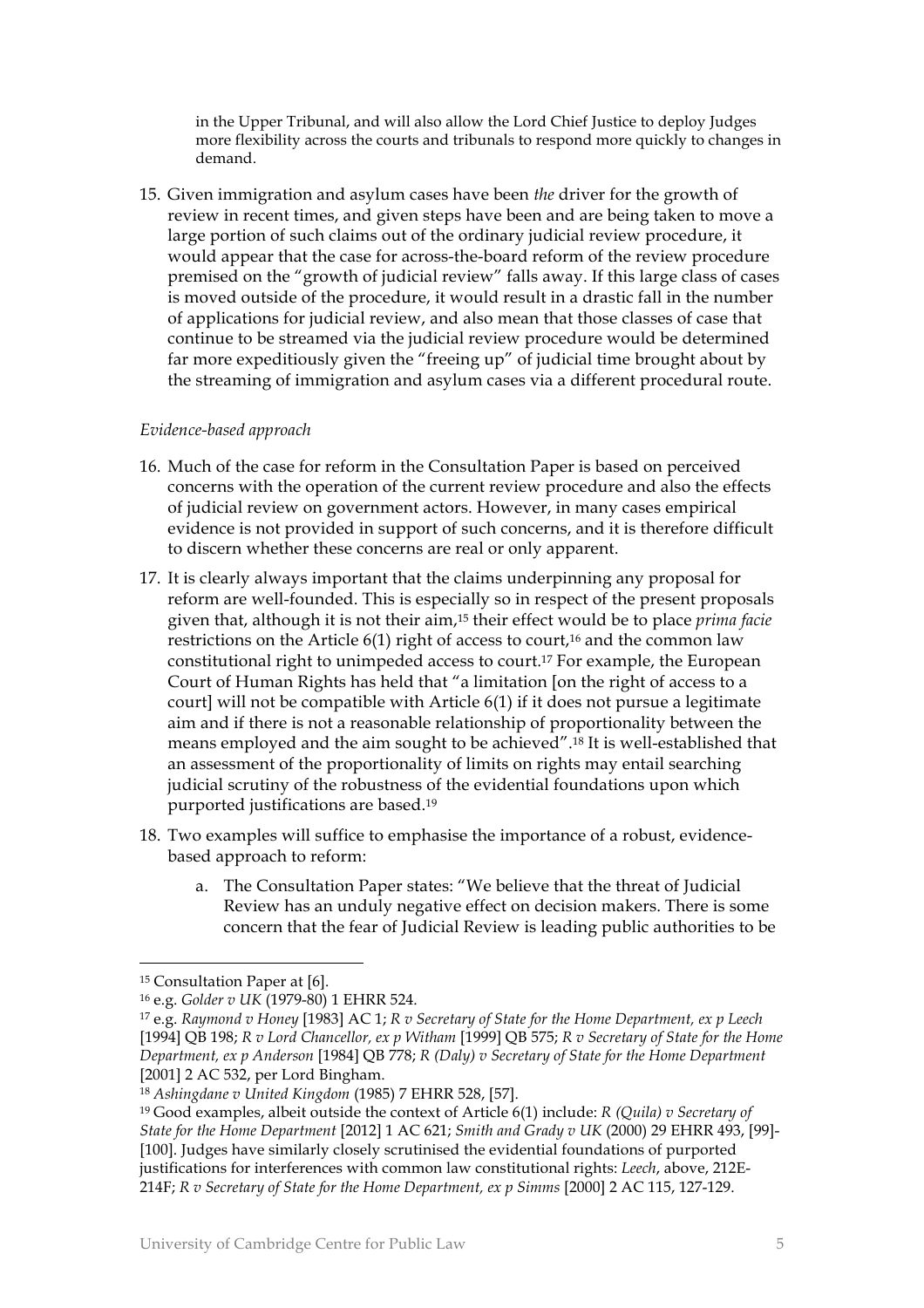overly cautious in the way they make decisions, making them too concerned about minimising, or eliminating, the risk of a legal challenge".20 No empirical evidence is proffered in support of this concern. This is particularly concerning given that, as recorded above, there is at least some empirical research to the effect that judicial review may have positive effects on public administration. Given there have been relatively few empirical studies into the effects of judicial review on administrative behaviour and practices it is not possible to reach general conclusions about the effects of the prospect of judicial review challenges on officials, while if a greater amount of research were available it seems unlikely that it would indicate that the effects on officials were uniformly or even largely negative. Whether the prospect of judicial review has a negative (e.g. resulting in overly cautious administrative behaviour), positive (e.g. encouraging officials to take seriously legal norms where they may not have otherwise), or no effect on administrative behaviour may depend on many variables, including the organisational culture of the particular public authority, whether the authority is one which commonly fields judicial review challenges, the degree of education about judicial review provided to street-level officials within the particular authority, and the personal risk characteristics of individual officers (e.g. whether they are risk-averse, risk-loving, or risk-neutral).

b. The paper states that: "Anecdotal evidence suggests that, in some cases, in the Judicial Review proceedings the claimant is seeking to reargue substantially the same points in a different forum in the hope that a different conclusion will be reached. Only a version small proportion of these cases are granted permission and even fewer ultimately successful".21 It is difficult to assess these claims given that the anecdotal evidence is not provided. In any case, anecdotal evidence is not in general the most reliable evidential basis for policy-making, given the anecdotes may reflect random and infrequent deviations from a general trend rather than be representative of one.

## *Summary*

19. In approaching reform of the judicial review procedure cognisance must be taken of: (i) the plurality of important functions performed by judicial review, including functions that not only benefit specific individuals or groups in society, but also society as a whole; (ii) existing features of judicial review procedure which represent deviations from ordinary procedure, and serve to afford strong protection to interests in efficient and vigorous administrative decision-making; (iii) the implications for the case for reform of wider reforms addressing immigration and asylum cases; and (iv) the importance of ensuring that the concerns underlying reform are real rather than merely perceived, and based on concrete evidence.

 <sup>20</sup> Consultation Paper at [35].

<sup>21</sup> Consultation Paper at [79].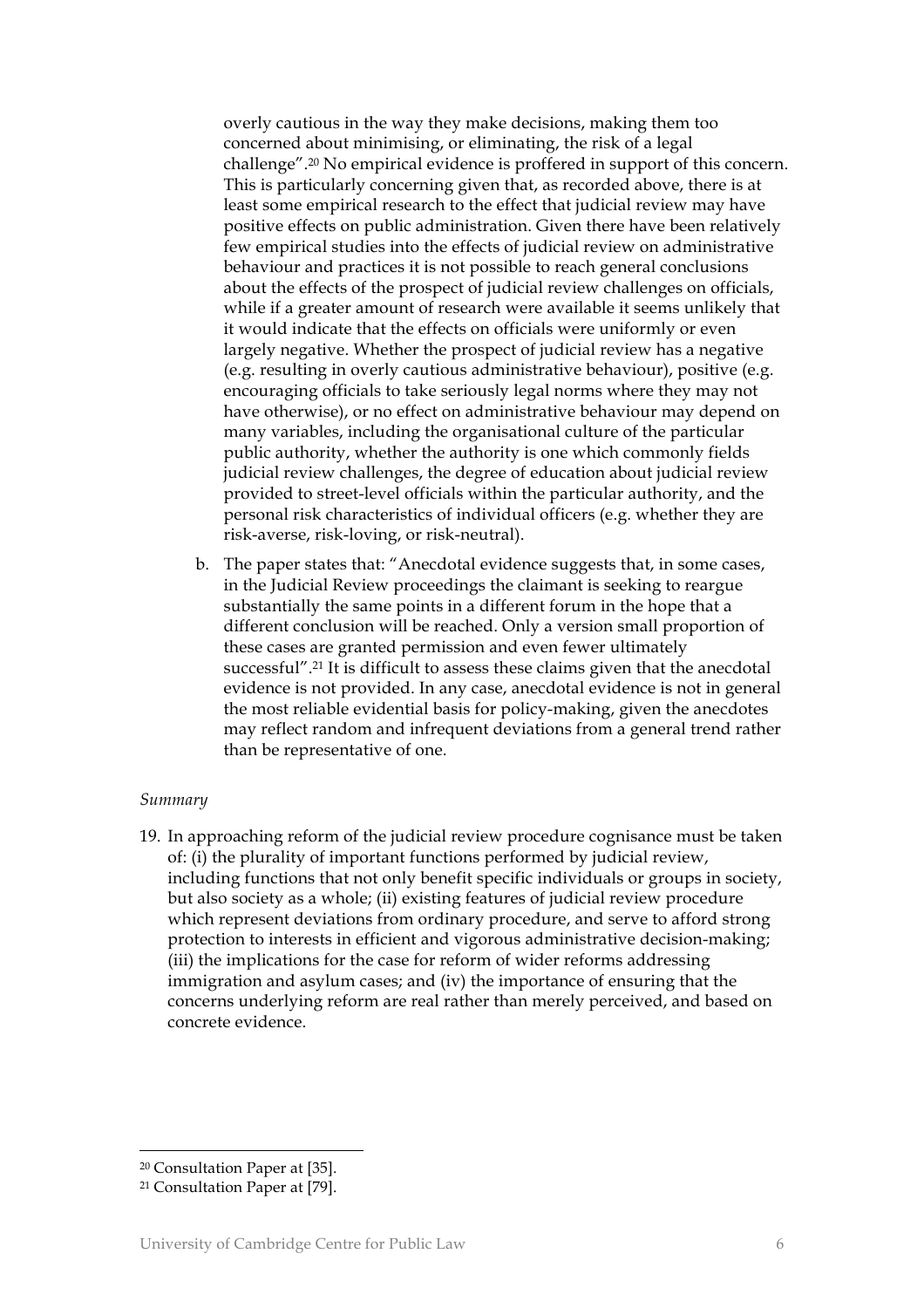# **Time limits for bringing a claim**

## *General Remarks*

- 20. The Consultation Paper is right to raise the question of the appropriate time limit for bring a "claim for judicial review". This is an important issue that deserves careful consideration and certainly more consideration than it has thus far received. However, it falls to be considered in the light of the fact that, as we observed above, the time limits for bringing claims for judicial review are already considerably shorter than for other legal proceedings. Judicial review, with a basic time limit of three months, already imposes exceptionally strict limits on access to justice.
- 21. Three observations may now be made. Two of them suggest that it would be appropriate to undertake more thoroughgoing reform than is proposed by the Consultation Paper; the third suggests that any reform should proceed with caution or else the Consultation Paper's intent of containing fruitless litigation may be frustrated.

*First observation: a short time limit is not justified in all cases; time limits should be graduated according to the type of decision challenged*

- 22. The current rule that claims should be made "promptly and in any event not later than three months after the grounds to make the claim first arose"22 – applies to all claims for judicial review, yet the policy considerations that justify a short period in some circumstances do not apply in others.
- 23. The case for a relatively short period where the decision is one on which many third parties will rely and who will suffer prejudice if the decision is afterwards found to be unlawful is stronger. Similarly, there may be a strong public interest in favour of the early implementation of a particularly important decision (e.g. a major infrastructural development). Judicial review of decisions to grant planning permission or to licence other important economic activities will generally fall into this category where a shorter time limit is justified.
- 24. On the other hand, where the decision affects only one individual and one public authority (for instance, a decision by the Criminal Injuries Compensation Authority to make a financial award to a victim of crime) and the consequences of delay are not acute, the public interest is not engaged in the same way. Particularly where the consequences are purely financial and other decisions do not hang on the outcome of the case, the case for a short time limit is much weaker and an appropriate time limit would be much longer than three months.
- 25. Yet the current rule treats these two cases as well as all the intermediate cases the same. A strong case could be made for the law to abandon this "one size fits all" approach and adopt a more complicated but graduated approach to time limits. But this would be a much more difficult reform. It would require careful consideration of the many different classes of case that may arise in judicial review proceedings and the assessment of what the appropriate time limit should be for each class of case.
- 26. Of course, the operation of the current rule is ameliorated by the requirement of promptitude which may justify the judge, where third party interests are

 <sup>22</sup> Civil Procedure Rules, r 54.5.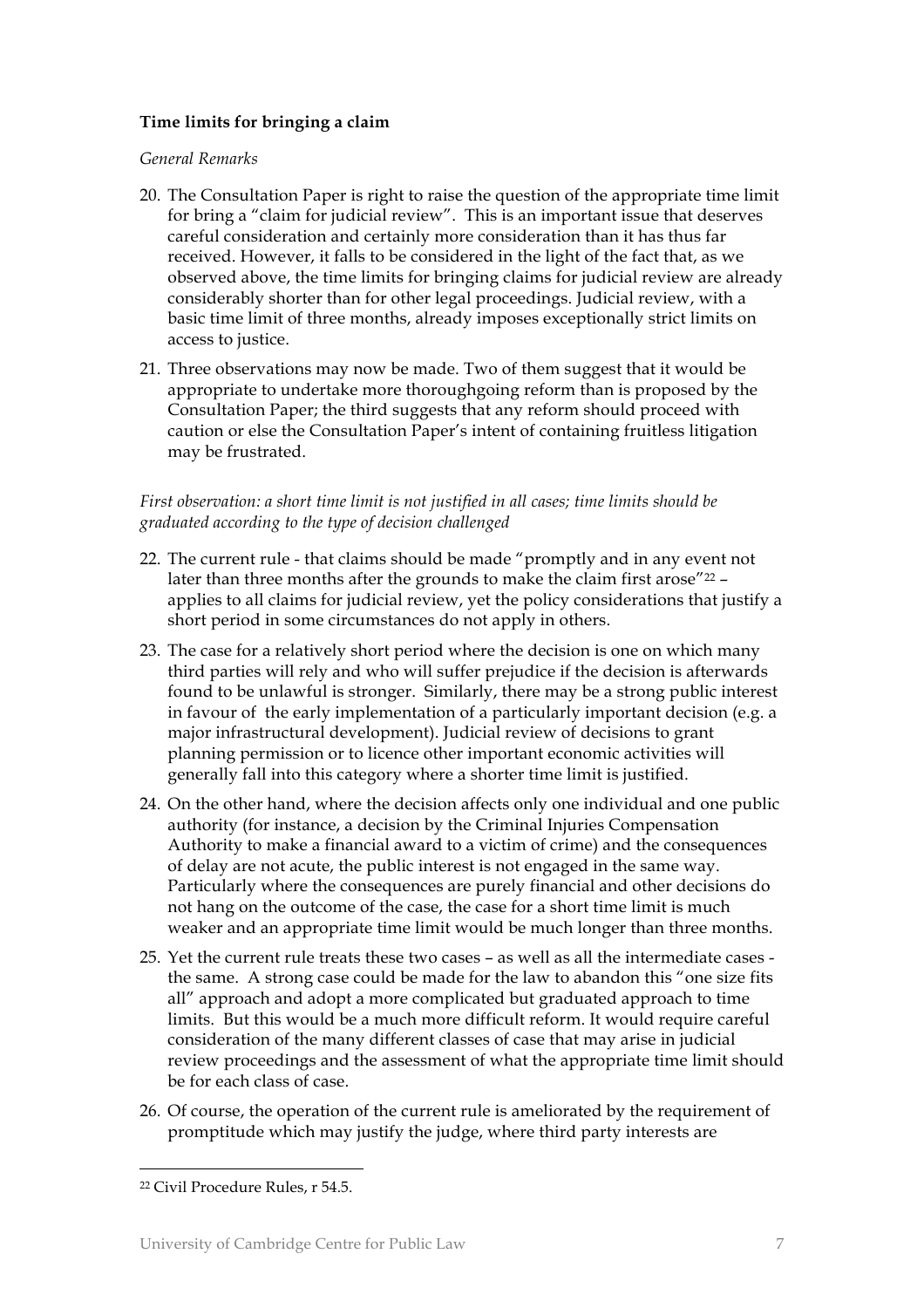pressing, in refusing permission even within the three month period. Similarly a judge may grant permission to an out of time applicant where there is no pressing public interest in sticking to the three month rule and a strong public interest in determining the lawfulness of the challenged decision (extending time under CPR 3.1(2)(a)).

## *Second observation: the "promptness" requirement undermines legal certainty and may undermine the rule of law*

- 27. But such judicial discretion makes the application of the current rule difficult to predict. And this uncertainty is problematic. It is surely uncontroversial that "legal certainty… is one of the fundamental elements of the rule of law".23 And as the Consultation Paper itself points out, the Court of Justice of the European Union in *Uniplex (UK)*<sup>24</sup> held that a "promptness" requirement in regulation 47 of the Public Contracts Regulations 200625 (in identical terms to CPR 54.5) failed the test of legal certainty. The CJEU said that "... a limitation period, the duration of which is placed at the discretion of the competent court, is not predictable in its effects. Consequently, a national provision providing for such a period does not ensure effective transposition of [the relevant directive]".26
- 28. There are practical difficulties with this state of affairs: it seems that in a particular application for judicial review the European law points (at least those to which the *Uniplex* principle applies) may not be subject to a requirement of promptness while the domestic points will be so subject.27
- 29. Moreover, the concerns of the CJEU are matched by Lord Steyn's doubts (which were shared by Lord Hope) in *R v London Borough of Hammersmith and Fulham and Others, ex parte Burkett*.28 Lord Steyn said: "there is at the very least doubt whether the obligation to apply 'promptly' is sufficiently certain to comply with European Community law and the Convention for the Protection of Human Rights and Fundamental Freedoms (1953) (Cmd 8969). It is a matter for consideration whether the requirement of promptitude, read with the three months limit, is not productive of unnecessary uncertainty and practical difficulty".29
- 30. Lord Steyn thought that the promptness requirement might not comply with the European Convention but this has not been the view of some other judges. In *Hardy & Ors v Pembrokeshire County Council & Ors*, for instance, the Court of Appeal found promptness no more uncertain than the "undue delay" provision in section 31(6) the Senior Courts Act 1981.30 Moreover, Lord Steyn had not been referred to *Lam v United Kingdom,* where the ECtHR rejected the argument that promptness in the context of a planning judicial review was a breach of article

<sup>29</sup> Above n 28 at [53].

 <sup>23</sup> *R v Secretary of State for the Environment, Transport and the Regions and Another, ex p Spath Holme Limited* [2000] UKHL 61; [2001] 2 WLR 15, per Lord Nicholls. .

<sup>24</sup> [2010] EUECJ C-406/08; [2010] 2 CMLR 47.

<sup>25</sup> SI 2006/5.

<sup>26</sup> Above n 24 at [39]-[41].

<sup>27</sup> *R (on the application of Berky) v Newport City Council & Ors* [2012] EWCA Civ 378.

<sup>28</sup> [2002] UKHL 23; [2002] 1 WLR 1593.

<sup>30</sup> [2006] EWCA Civ 240.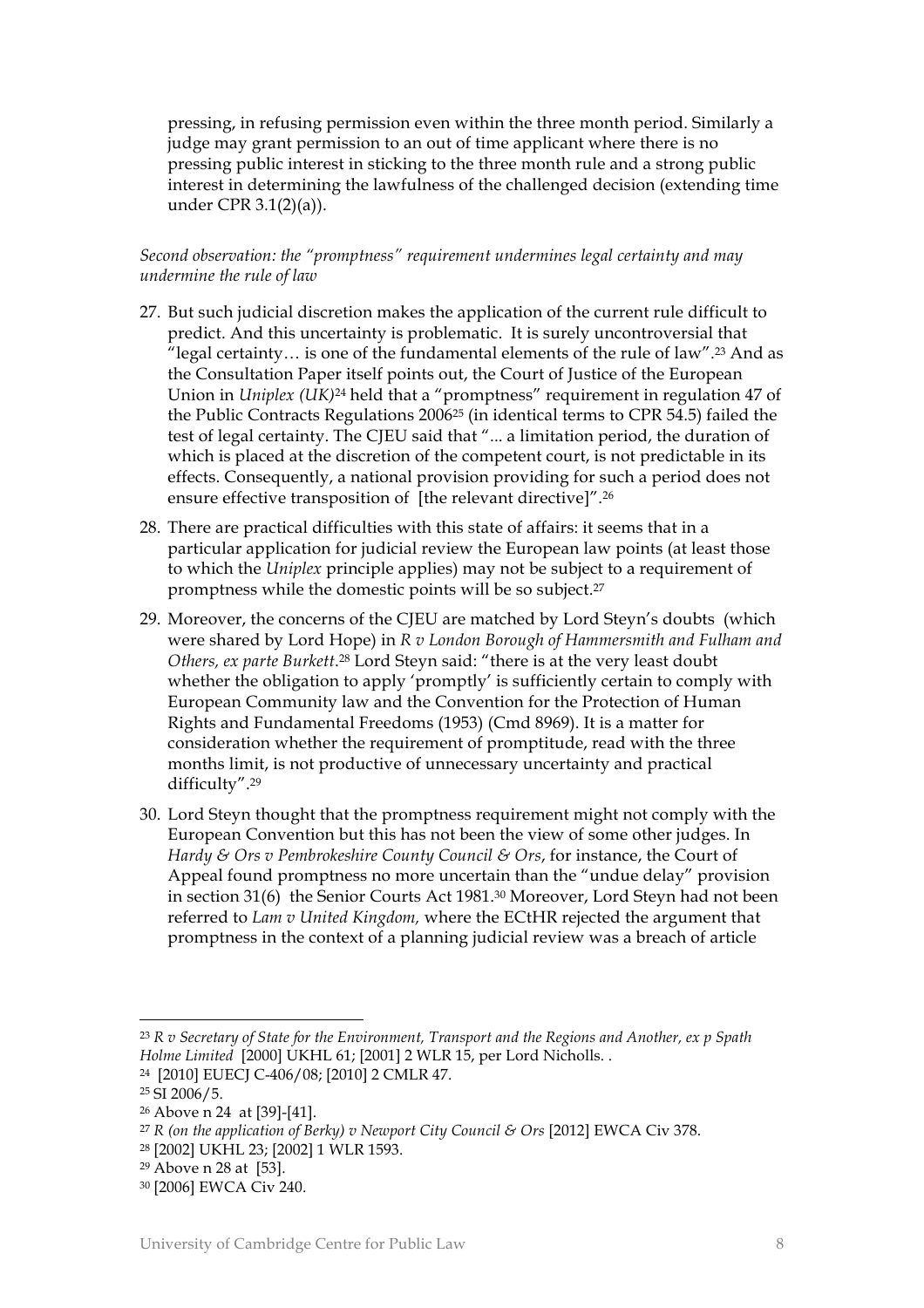6(1).31 It found that promptness was a proportionate restriction on the applicant's article 6(1) rights.

31. Whatever the rights and wrongs of this difference of view might be, a more structured rule in which the time limit applicable depended upon the type of case could provide that the judicial discretion to deny an otherwise well founded claim on grounds of lack of promptness should only be exercised in exceptional circumstances. This would make the law more predictable and certain for all involved. This would enhance the rule of law although it may be criticised for restricting judicial freedom of action.

## *Third observation: short time limits may encourage litigation*

- 32. Reducing the time limit to make a claim is likely to be counter-productive if the purpose is to reduce the number of applications for permission. Any well advised claimant will bring their claim at once, instead of waiting for expert legal advice or trying to negotiate with the maker of the challenged decision. The likelihood is that this will increase, rather than decrease, the number of claims which are commenced, increasing the pressure on public bodies and the courts.
- 33. The crucial point is this: the shorter time limit will cut the time available to negotiate a settlement, so making resolution of the matter by litigation more likely. Professor Craig puts the point well when he says:

The short time limits may, in a paradoxical sense, increase the amount of litigation against the administration. An individual who believes that the public body has acted ultra vires now has the strongest incentive to seek a judicial resolution of the matter immediately, as opposed to attempting a negotiated solution, quite simply because if the individual forbears from suing he or she may be deemed not to have applied promptly or within the three month time limit….It is therefore unsurprising if legal advisers tell their clients that an application for judicial review should be made at once rather than attempting to negotiate a solution first. Negotiated solutions are possible when litigation has begun. However the existence of a formal suit can polarise positions.32

# *Answers to specific questions*

*Question 1: Do you agree that it is appropriate to shorten the time limit for procurement and planning cases to bring them into line with the time limits for an appeal against the same decision?* 

34. There is force in the position that all challenges to procurement decisions whether brought by an "economic operator" under regulation 47 of the Public Contracts Regulations 2006 or whether brought by way of an application for judicial review should be subject to the same time limit. Similarly, there is force in the proposition that the applicant who challenges the grant of planning permission by way of judicial review should be subject to the same time limit (six weeks from the confirmation of the challenged order) as that imposed upon the developer or other interested party who challenges the validity of a planning

 <sup>31</sup> Application 41671/98.

<sup>&</sup>lt;sup>32</sup> Craig, *Administrative Law* (London 2012), 7<sup>th</sup> ed, p 873.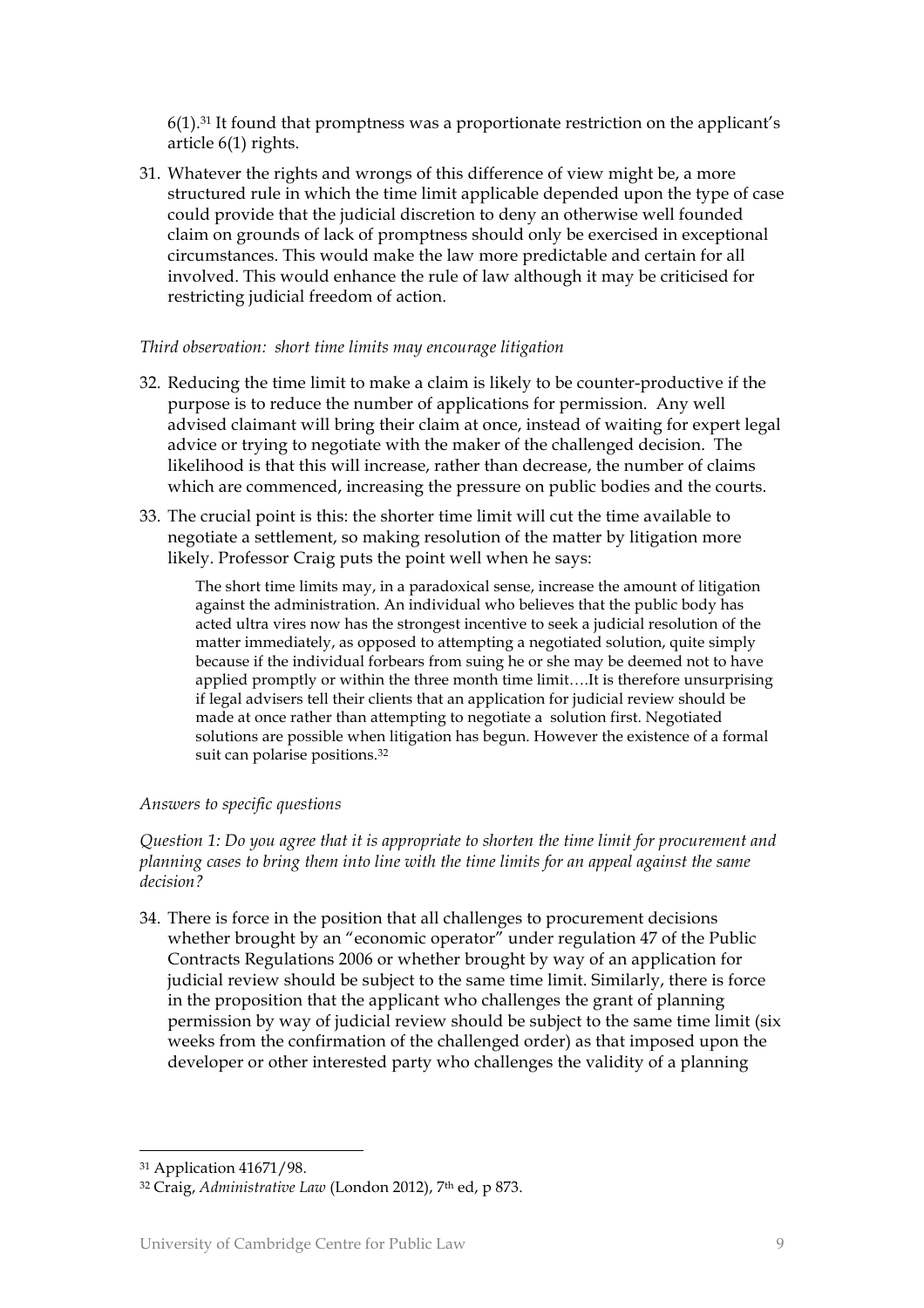decision by an application under section 288 of the Town and Country Planning Act 1990.33

- 35. This equalisation of the time limits does put the neighbour who objects to a nearby development on the same footing a the developer challenging the refusal of planning permission - *but only as far as time is concerned*.
- 36. Important differences between the application for judicial review and the application under section 288 remain. The section 288 applicant need seek no permission but has a right to mount their challenge. Moreover, the applicant for judicial review needs to comply with the Pre-Action Protocol (of which more below) while there is no similar requirement on the section 288 applicant. Perhaps there is scope for greater equality here.
- 37. As things stand, therefore, we are not satisfied (bearing in mind our comments earlier in this paper about the need for evidence-based policy-making) that the Government has advanced an adequate case for the particular time limits proposed. This is no not least because the Consultation Paper fails to take due account of the differences referred to in the preceding paragraph.

# *Question 2: Does this provide sufficient time for the parties to fulfil the requirements of the Pre-Action Protocol? If not, how should these arrangements be adapted to cater for these types of case?*

- 38. The Pre-Action Protocol for judicial review requires that a "letter before action" should be written to the respondent by the applicant and that some 14 days should be allowed for reply. Since the "letter before action" has to set out many details concerning the decision challenged and the facts on which the applicant relies, much of the preparatory work in making an application for permission will have to be done before the letter is sent. If the time limit for applying for judicial review in planning matters is reduced to six weeks, the practical effect of the pre-action protocol may reduce the time available to about one month.
- 39. The Consultation Paper is clearly aware that the shortening of the time available may stimulate litigation rather than encourage a negotiated settlement as explained above. It is our view what there will be such an effect, in this and other areas, and that this has the potential to frustrate the Consultation Paper's intent to restrict what it characterises as unnecessary judicial reviews.

*Question 3: Do you agree that the Courts' powers to allow an extension of time to bring a claim would be sufficient to ensure that access to justice was protected?* 

40. While the power to extend time may provide a (partial) defence to a challenge based upon the denial of access to justice, it will not provide an answer to the doubts over legal certainty that have been raised above.

<sup>&</sup>lt;sup>33</sup> This latter suggestion has already been considered by the courts. Based upon certain remarks of Laws J in *R v Ceredigion County Council, Ex p McKeown* [1998] 2 PLR1 it was thought that the promptness requirement meant that any application for judicial review in a planning matter made later than six weeks after confirmation of the challenged order would not be "prompt". But this was rejected – but not on principled grounds - by Lord Steyn in *R v London Borough of Hammersmith and Fulham and Others, ex parte Burkett* [2002] UKHL 23; [2002] 3 All ER 97, [2002] 1 WLR 1593 (para 53).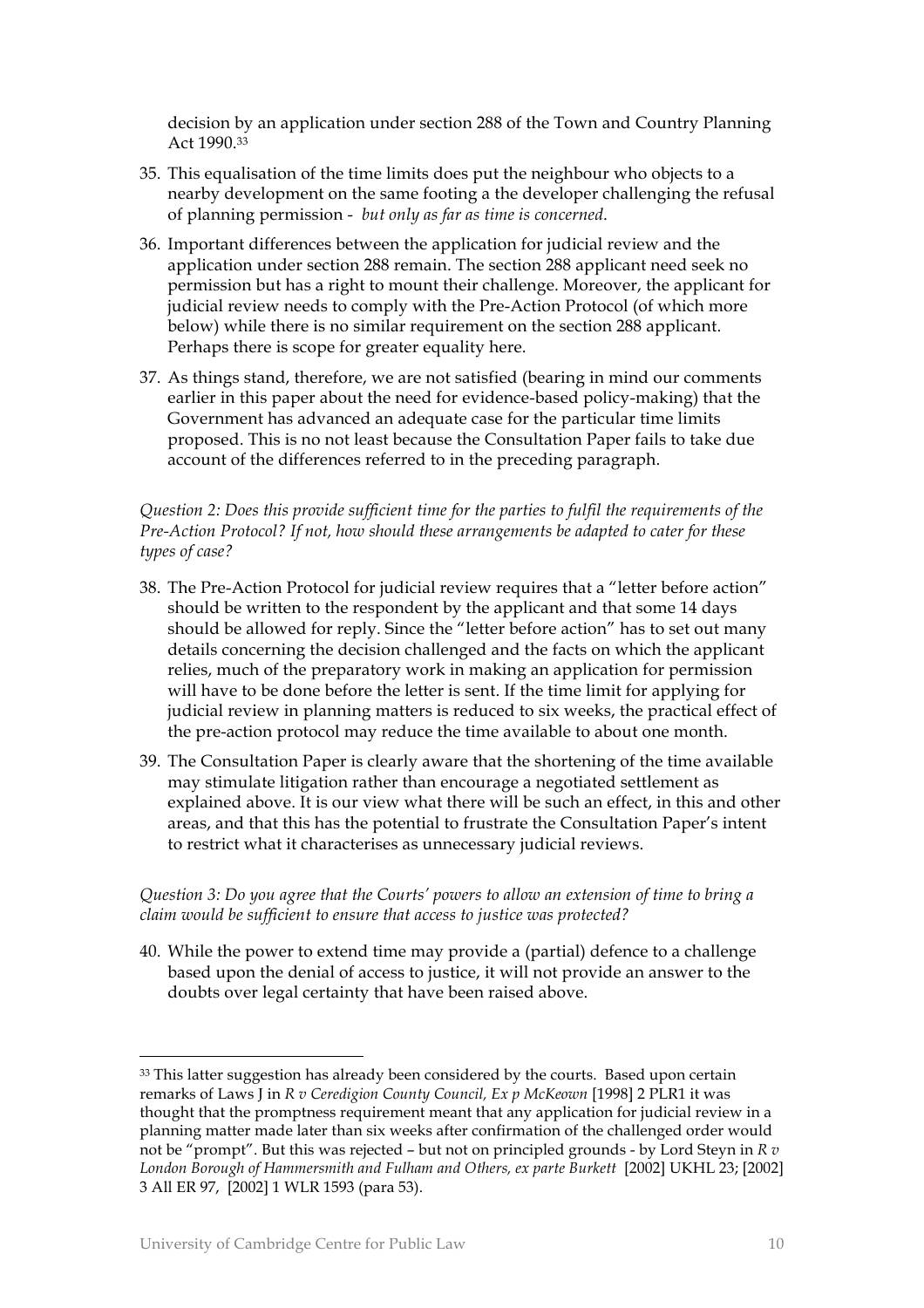## *Question 4: Are there any other types of case in which a shorter time limit might be appropriate? If so, please give details*

- 41. Planning and procurement decisions are prime examples of such cases where, as the Consultation Paper recognises, there is a particular need for applicants to commence claims quickly. Important public or private interests are affected and the challenged decision will need to be acted on without delay. To these cases may be added licensing decisions of important economic activities (e.g. to explore for oil or gas) where there is a public interest calling for promptness. We reiterate, however, that we are not satisfied that an adequate case has been made for the particular changes to time limits proposed in the Consultation Paper.
- 42. As argued above, however, in other cases, there is no special need for haste. Indeed there is sometimes a strong case for the lengthening of time limits. It would be pointless to reduce time limits for all cases regardless of the impact of challenges on the implementation of different kinds of decisions.

*Question 5: We would welcome views on the current wording of Part 54.5 of the Civil Procedure Rules and suggestions to make clear that any challenge to a continuing breach of multiple decisions should be brought within three months of the first instance of the grounds and not from the end or latest incidence of the grounds.* 

43. The Consultation Paper give no concrete example of this difficulty about which it says it has only "anecdotal evidence". We do not even have the anecdote and do not comment further.

*Question 6: Are there any risks in taking forward the proposal? For example, might it encourage claims to be brought earlier where they might otherwise be resolved without reference to the court?*

44. As we have argued consistently there is a significant danger that the widespread shortening of time limits would, far from restricting judicial review, encourage litigation by restricting the opportunities for negotiation.

# **Permission—oral renewal**

45. An oral renewal of an application for permission is an important guarantee of fairness in judicial review. Research has established that the rate at which applications for permission on the papers are granted varies hugely between judges, with success ranges ranging from 11 to 46 per cent. 34 In these circumstances, an oral hearing on a renewed application is important in ensuring that a judge, after argument before making a decision, has a rounded view of the merits of the application before deciding whether to give permission to apply.

 <sup>34</sup> Bondy and Sunkin, *The Dynamics of Judicial Review Litigation: The Resolution of Public Law Challenges before Final Hearing* (London 2009) at 68.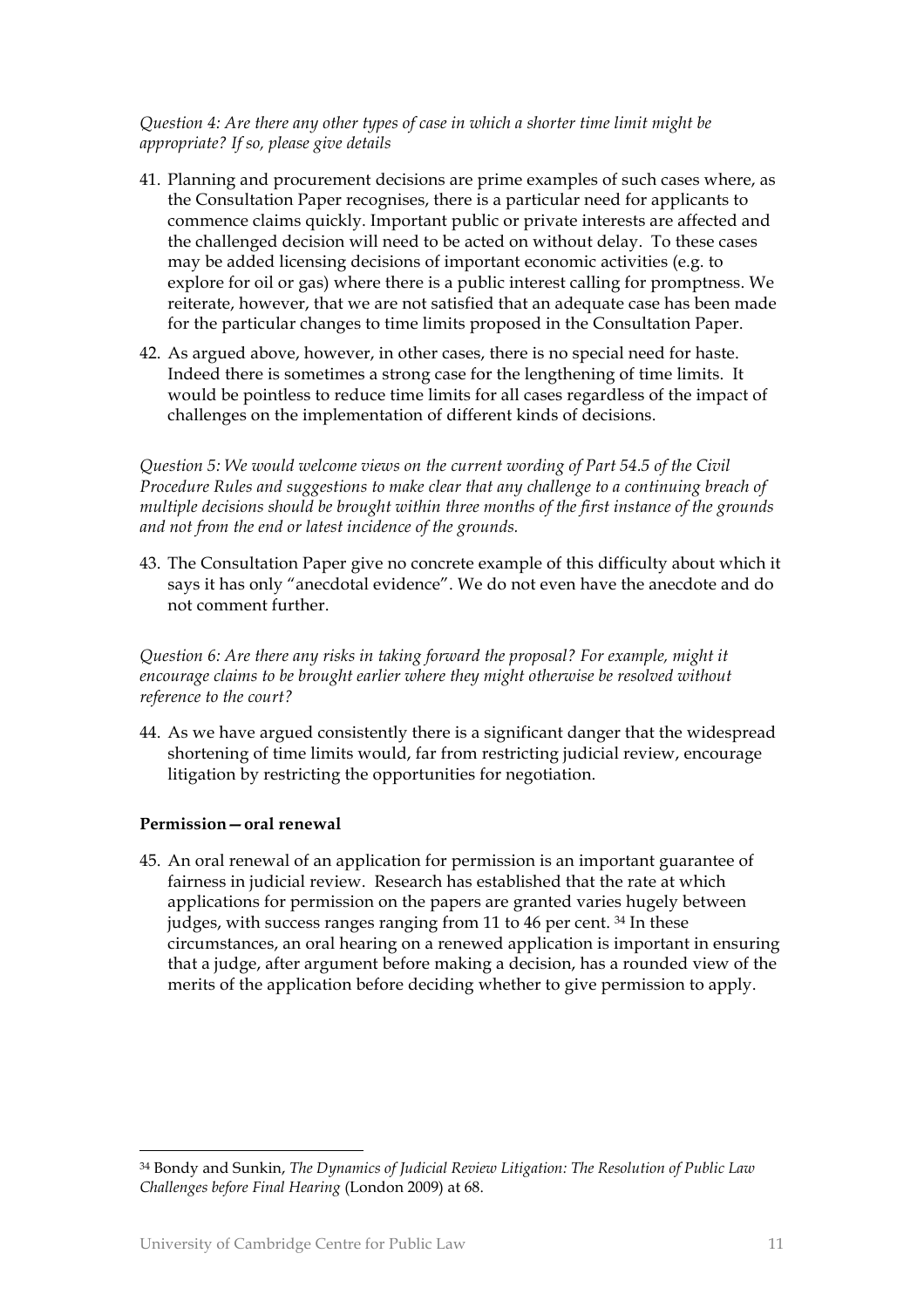## *Answers to specific questions*

*Questions 7-12*

46. The premise underlying Questions 7-12 is that oral renewals should be restricted; the Consultation Paper merely asks about how that policy should be implemented. We make no response to those questions because we reject the premise on which they are based. We also wish to draw attention to the fact that consulting only upon the implementation of the proposed policy and not upon the proposed policy itself is inadequate.

## **Fees**

- 47. An additional fee, if large enough to provide a disincentive to an applicant to renew an application, would weaken a safeguard against the risk that decisionmaking on applications for permission will be arbitrary.
- 48. Morover, an additional fee for oral renewal of applications for permission would be unlikely to raise significantly higher revenue than accrues at present, for two reasons.
	- a. As the Consultation Paper notes,35 , the main area of growth in judicial review applications has been in immigration and asylum cases. These applicants are particularly likely to be waived or remitted in whole or in part on the basis of a means test.36
	- b. In addition, the Consultation Paper recognises  $37$  that there are proposals which would remove immigration and asylum cases from the High Court into the Upper Tribunal. If those proposals are accepted, they would take a very high proportion of judicial review cases out of the scope of the High Court's fee structure.

## *Answers to specific questions*

- 49. In answer to Question 14, we do not agree with the proposal to introduce a fee for oral renewal hearings.
- 50. In the light of our answer to Question 14, we make no response to Question 15.

# **Concluding remarks**

- 51. As noted in the opening section of our paper, judicial review fulfils a series of crucial and interlocking functions. In the light of that, any proposals to inhibit access to the courts' judicial review jurisdiction deserve close and critical scrutiny. The Consultation Paper fails to construct a defensible case based upon clear evidence for the changes it proposes.
- 52. We greatly regret that the Government has chosen to publish such ill-considered and poorly-justified proposals that, if implemented, would weaken the capacity of the courts to hold Government to account and enforce the rule of law, as well as the capacity of individuals to seek redress for abuses of power. None of this is

 <sup>35</sup> Consultation Paper at [24].

<sup>36</sup> Consultation Paper at [96].

<sup>37</sup> Consultation Paper at [25].